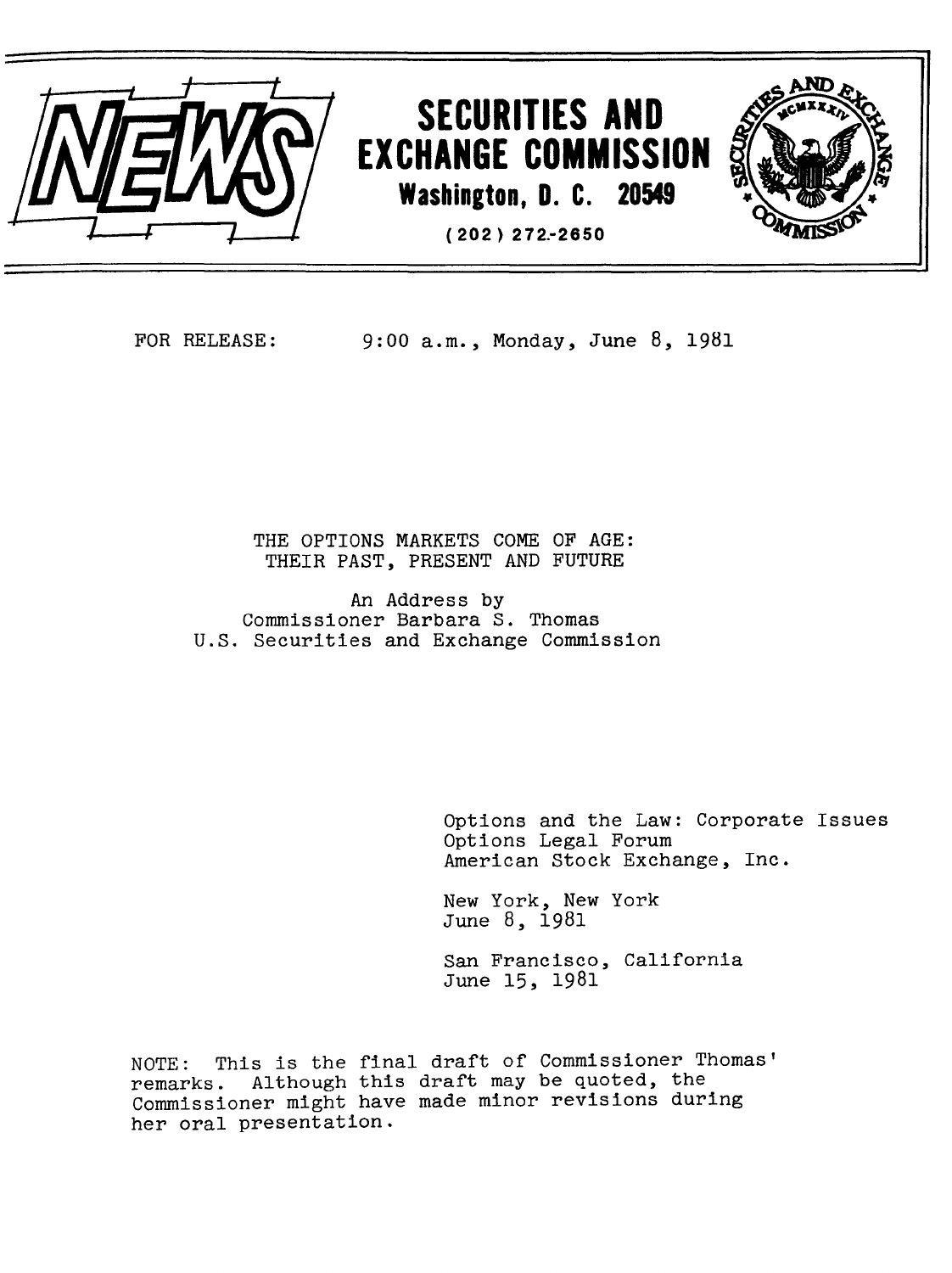I am delighted to appear before this distinguished group today to discuss what I believe is one of the most important developing areas in the securities markets -- the options markets. From approximately 25 million options contracts in 1975, volume has increased steadily to nearly 97 million contracts in 1980. With this ever increasing volume of options trading, the lifting of the options moratorium in 1980, and the development of new options products, such as options on GNMA securities, the options markets clearly have come of age.

Although, of course, I cannot speak for the entire Commission, this morning I would like to share with you some of my preliminary observations with respect to the options marketplace. Specifically, I will first highlight some of the major developments which led to the maturation of our options markets. Next, I will briefly describe what I believe is the appropriate regulatory structure for the options markets. Finally, I will discuss a few of the issues which are currently before the Commission regarding options trading.

## I. History of the Options Markets

Turning first to the history of our options markets, it is important to recall the tremendous suspicion with which options trading was initially viewed. Following the Great Crash of 1929, Congressional and private studies during the early 1930s exposed widespread manipulative and fraudulent practices involving the concurrent trading of over-the-counter options and stocks. In light of these concerns, pressure arose to prohibit the expansion of options trading to the national securities exchanges.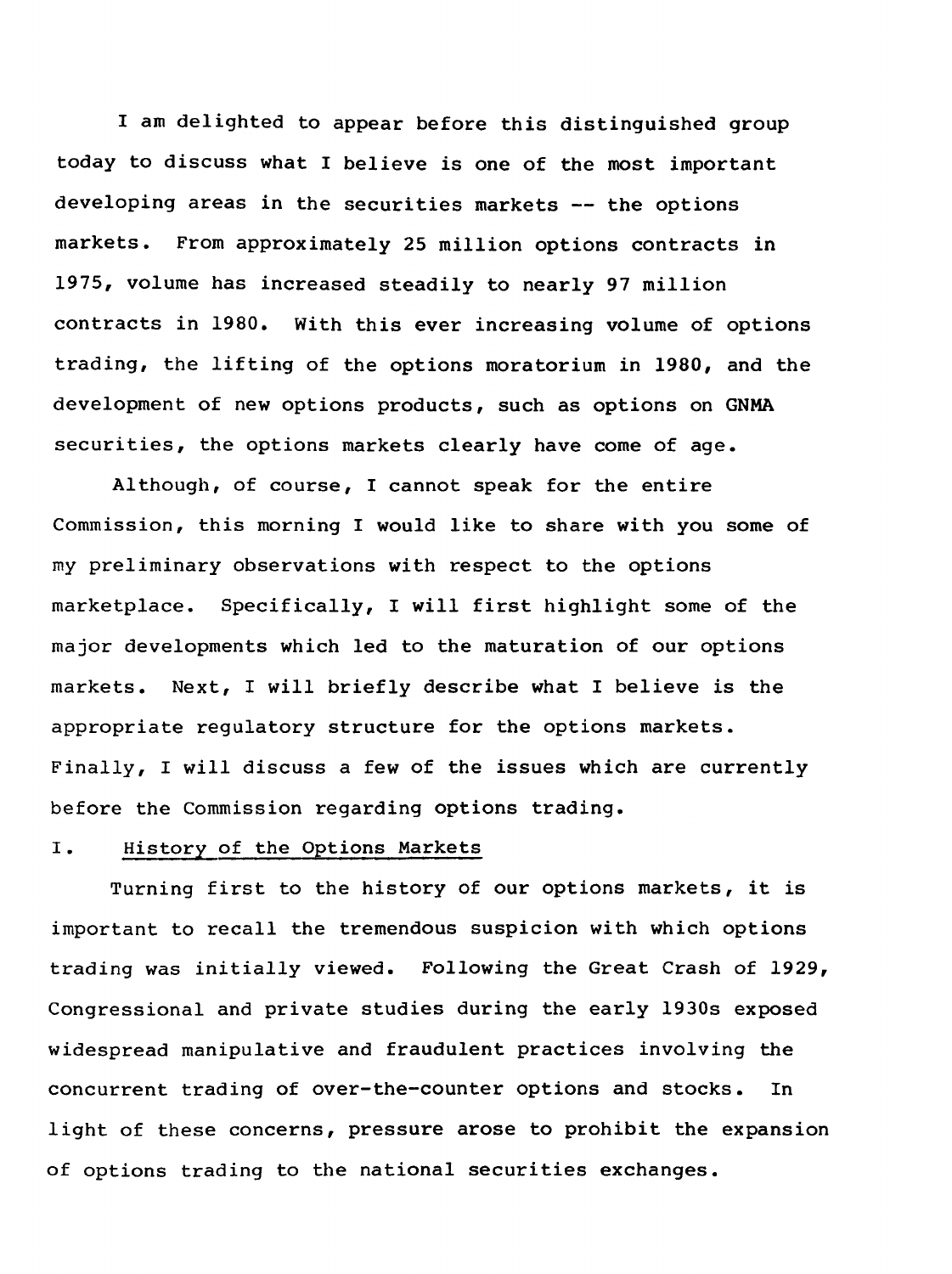Nevertheless, in recognition of the legitimate financial ends options might serve, Congress, in adopting the Securities Exchange Act of 1934, chose not to impose an absolute ban on exchange-traded options. Rather, Congress gave the SEC broad discretion to determine the extent and manner of options trading on exchanges while, at the same time, granting the Commission full authority to adopt regulatory safeguards designed to curb the fraudulent and manipulative uses of options that had been exposed.

From 1934 to 1973, put and call options continued to be traded exclusively over-the-counter. In 1973, however, the Commission approved the application of the Chicago Board Options Exchange to register as a national securities exchange in order to conduct a pilot program for the trading of listed call options. Subsequently, as you know, the Commission approved listed options trading on the American, Midwest, Pacific and Philadelphia Stock Exchanges and authorized the limited trading of put options.

Following these initial steps, options trading quickly grew into an active marketplace. Nevertheless, despite the good faith efforts of many concerned individuals, abuses in the trading and selling of listed options began to appear, and the Commission became concerned about the adequacy of the regulatory environment surrounding listed options trading. Consequently, in July of 1977, the Commission requested each of the options exchanges to observe, in effect, a moratorium on the listing of

 $- 2 -$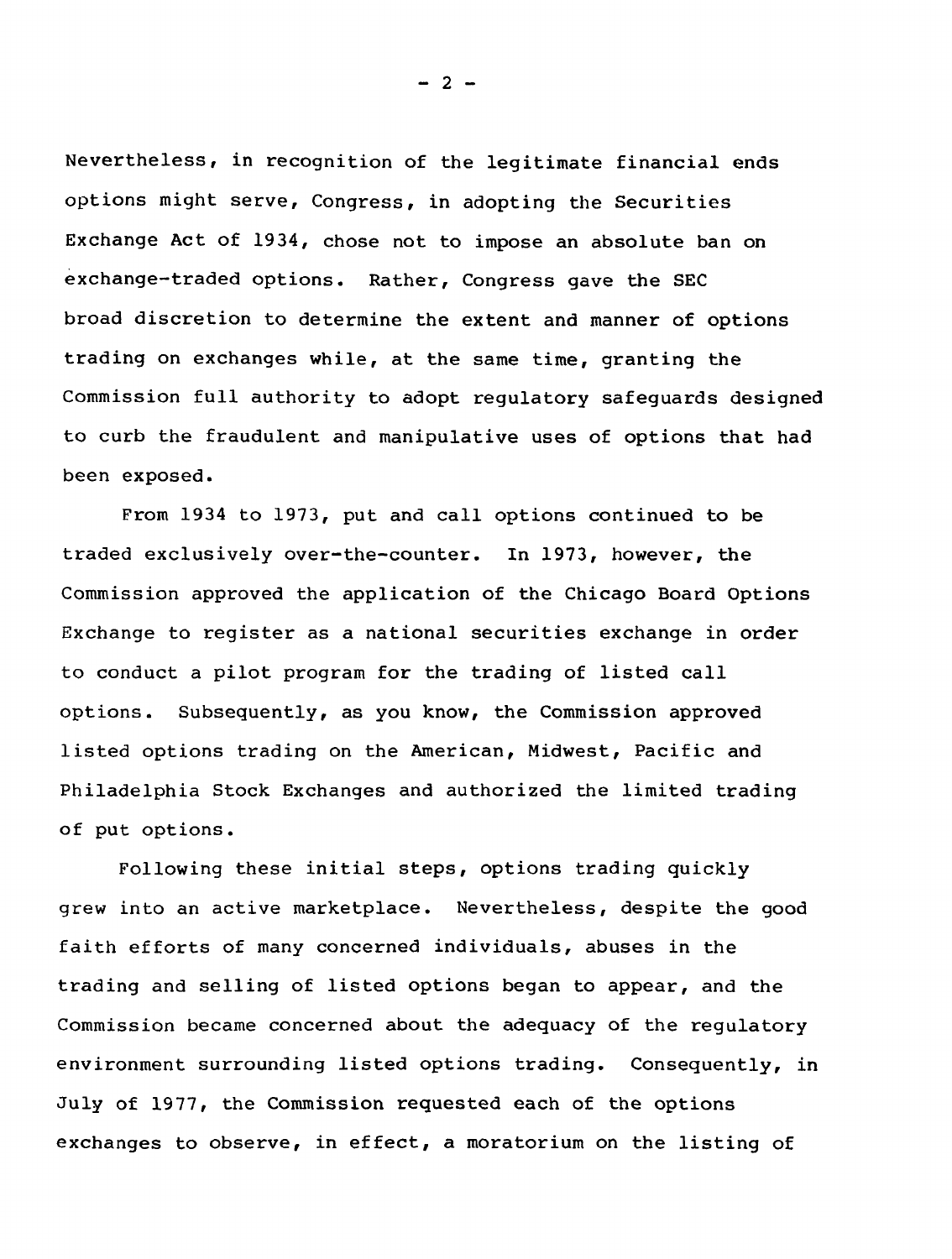any additional options or the expansion of their options programs. At the same time, the Commission announced its determination to conduct a general review of standardized options trading in order to ascertain what, if any, additional action was needed to protect investors and ensure fair dealing in the trading of listed options and their underlying securities.

In February of 1979, the Commission released its Report of the Special Study of the Options Markets. Although the Options Study found many legitimate uses for options for those who understand and are able to bear the risks of options trading, it also uncovered many abuses in the options markets. The Study recommended that certain specified measures should be taken by the self-regulatory organizations, together with their members and the Commission, to improve the regulatory framework within which listed options trading had developed.

In particular, the Options Study found that improvements were needed to maximize the effectiveness of market surveillance efforts by the exchanges to detect manipulative conduct, the misuse of non-public information, and violations of various exchange options trading rules. The Options Study also found significant problems associated with options selling practices, including unsuitable recommendations to customers, excessive and unauthorized trading in customer accounts, inadequate training of registered representatives and options supervisors, and deceptive advertising and sales literature. Accordingly, the Options Study recommended revisions in the internal supervisory controls of

 $-3 -$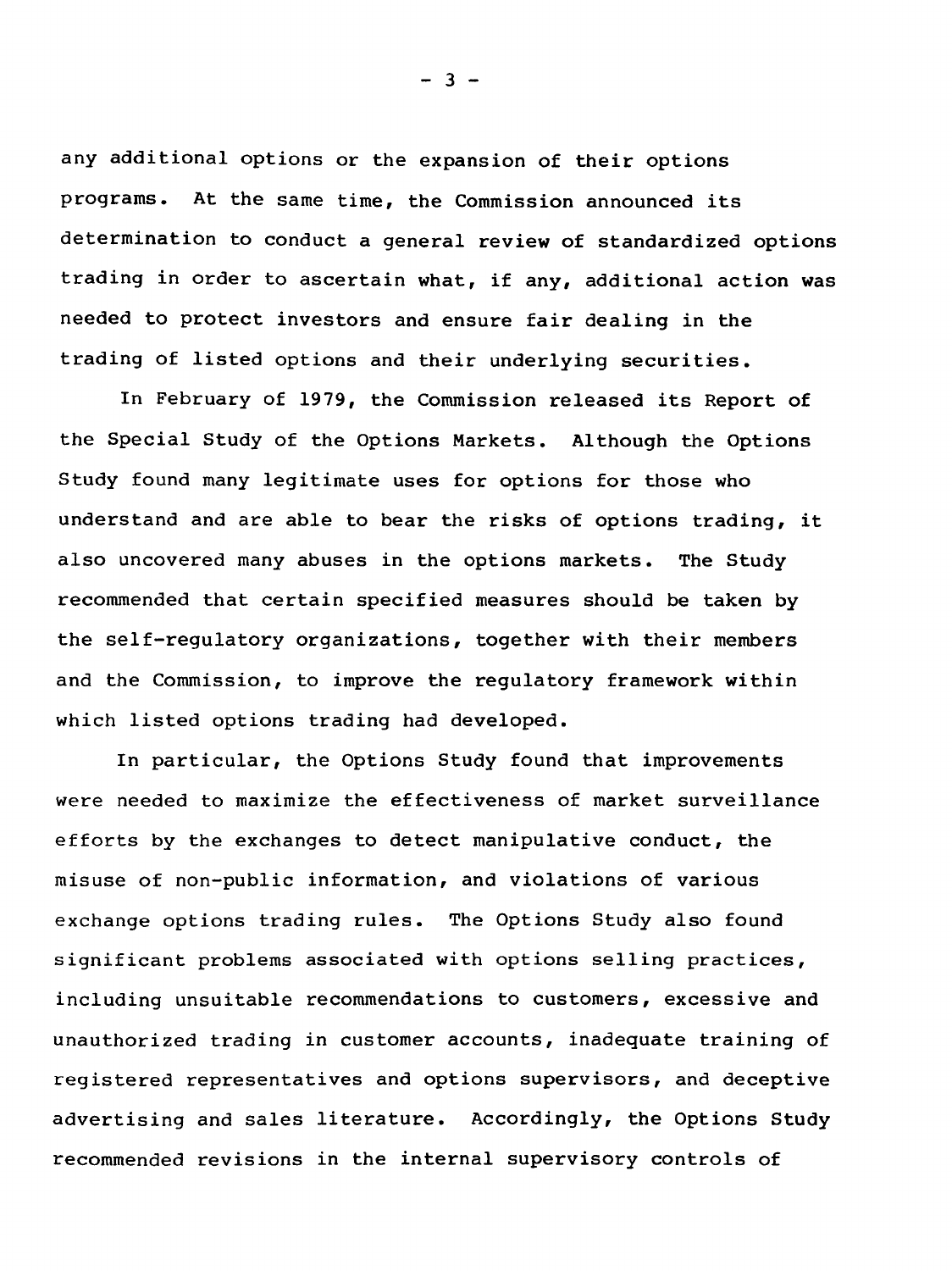brokerage firms and changes in the surveillance and other oversight activities of the self-regulatory organizations. The Study also recommended amendments to exchange options rules designed to protect investors from improper options selling practices and to foster better understanding by public customers of the risks associated with options trading.

As a result, the options exchanges, the New York Stock Exchange and the NASD all formed a joint task force to address the Study's concerns and recommendations. Following extensive discussions with the Commission's staff, uniform proposals were submitted to the Commission. The Commission found that these proposals responsibly addressed the major regulatory deficiencies identified by the Options Study, and, on March 26, 1980, it approved the proposals and terminated the options moratorium. Since then options trading has continued to expand with, if anything, increased vigor.

### II. The Options Regulatory Structure

With this short history of the options markets behind us, it is now natural to look briefly at the present regulatory structure for the options markets. The rules and regulatory programs adopted in response to the Options Study's recommendations affect all aspects of the options industry, including broker-dealers, the self-regulatory organizations and the Commission. In large part, these programs appear to have proven effective. Moreover, I believe the effectiveness of these programs flows directly from the fact that they were built upon

- 4 -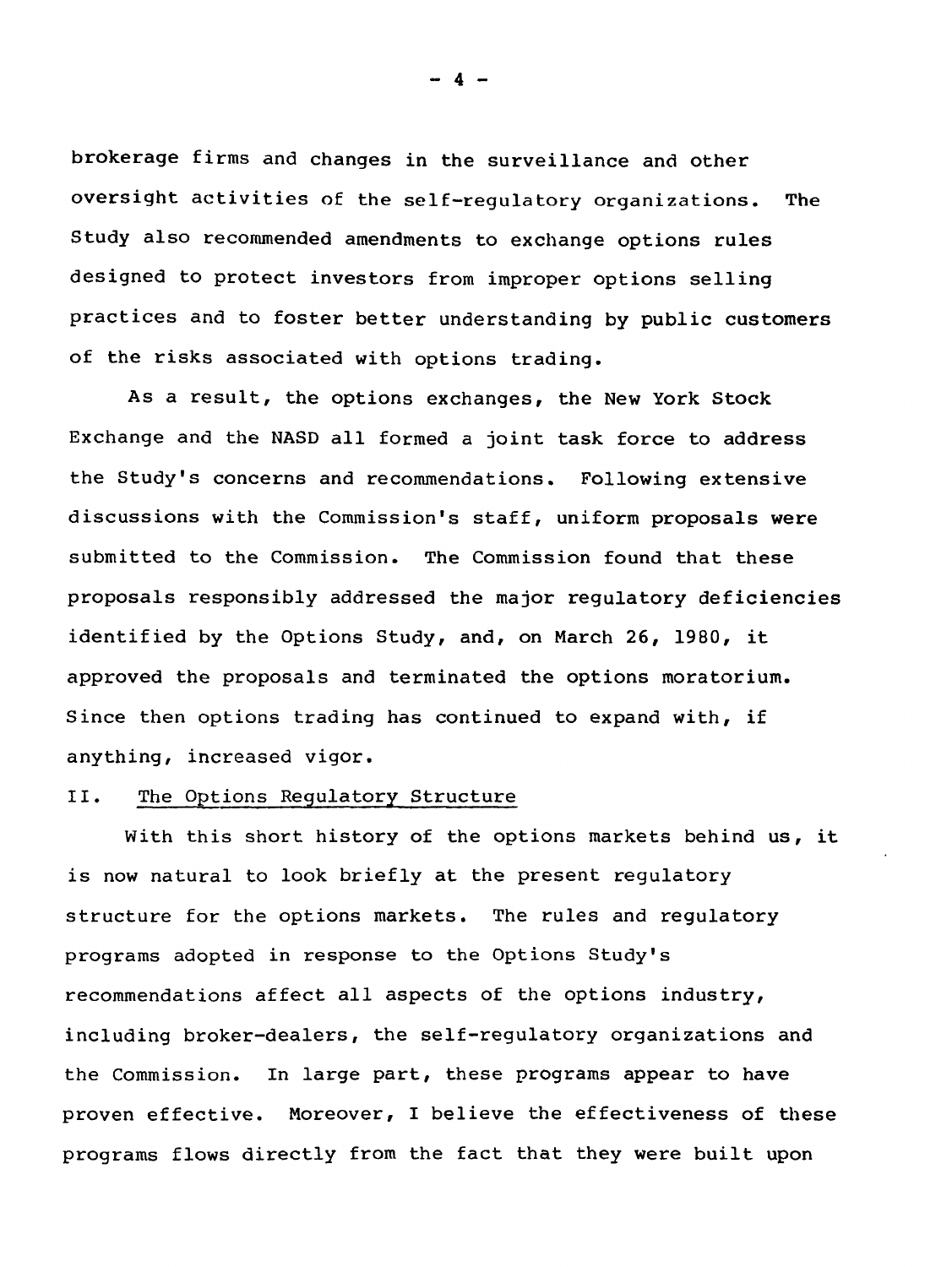the concept of self-regulation which has been the traditional cornerstone of the securities markets.

### A. The Role of the Broker-Dealer

Specifically, broker-dealers have, of course, first-line supervisory responsibility for their own options activities. In this regard, the new options rules which govern the internal supervisory controls of member firms are perhaps the most important aspect of the enhanced self-regulatory system for options. I believe that most sales practice abuses can be prevented through effective supervisory controls which have the demonstrated support of top management. Obviously, both investors and the industry benefit when problems can be solved through informal, in-house action without requiring more bureaucratic or public solutions.

## B. The Role of the Self-Regulatory Organization

The next line of defense is the self-regulatory organizations. They are charged by statute with a duty to ensure that the rules applicable to options trading are complied with by their members and associated persons. In order to ensure the fairness and integrity of the options trading markets it will be critical for the SROs to maintain high quality trading surveillance systems. In addition, the improved SRO oversight of broker-dealer compliance programs should be an effective method, if vigorously pursued, to minimize the occurrence of sales practice abuses. Finally, an effective self-regulatory system also requires appropriate discipline of persons who violate

 $-5 -$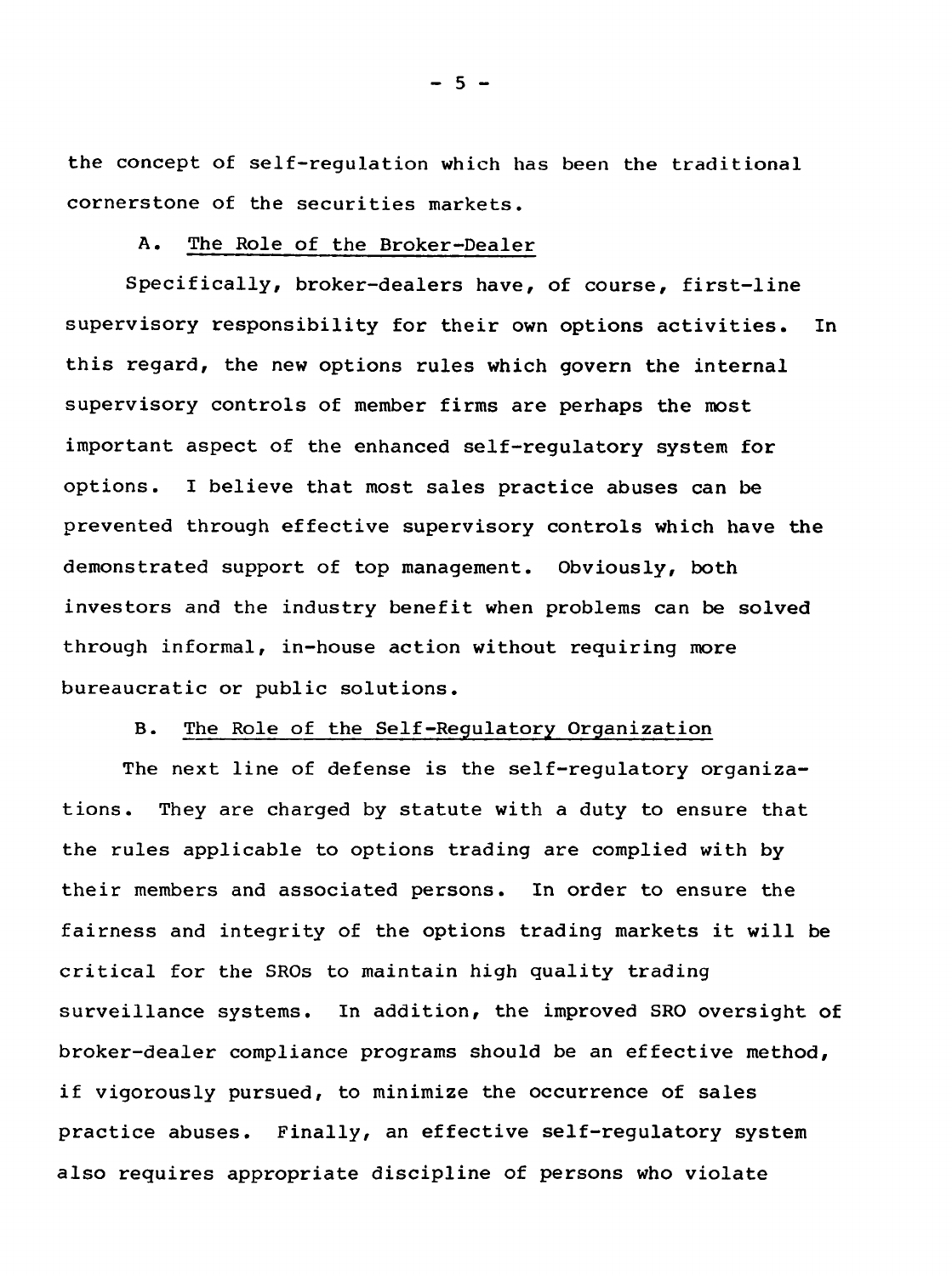applicable rules. Therefore, the SROs and their member firms must not be hesitant to initiate disciplinary action where there are likely violations.

### C. The Role of the Commission

The final element in the successful operation of the options regulatory pattern involves the Commission's oversight of the industry and the SROs. In this regard, the Commission has created an office, in its Division of Market Regulation, whose primary function is to conduct regular on-site examinations of the SROs' surveillance and compliance programs. In addition, of course, the Commission always stands ready to take direct enforcement action, when necessary, to ensure the protection of investors and the operation of fair and honest securities markets. Indeed, now that the options marketplace is eight years old, the options moratorium is over, and the new SRO rules are in place, I believe that the Commission will be looking for more rigorous compliance efforts by the exchanges and the broker-dealer community itself.

# III. Future Issues for the Options Markets

With the history of the options markets in mind and acknowledging the soundness of the new regulatory structure for options, I would like, finally, to discuss three continuing and future issues which will challenge the options markets. First, although the options regulatory structure appears to be strong, we still need to consider whether any further refinements are possible. Second, we need to improve the quality and readability of the disclosure documents delivered to options investors. A

- 6 -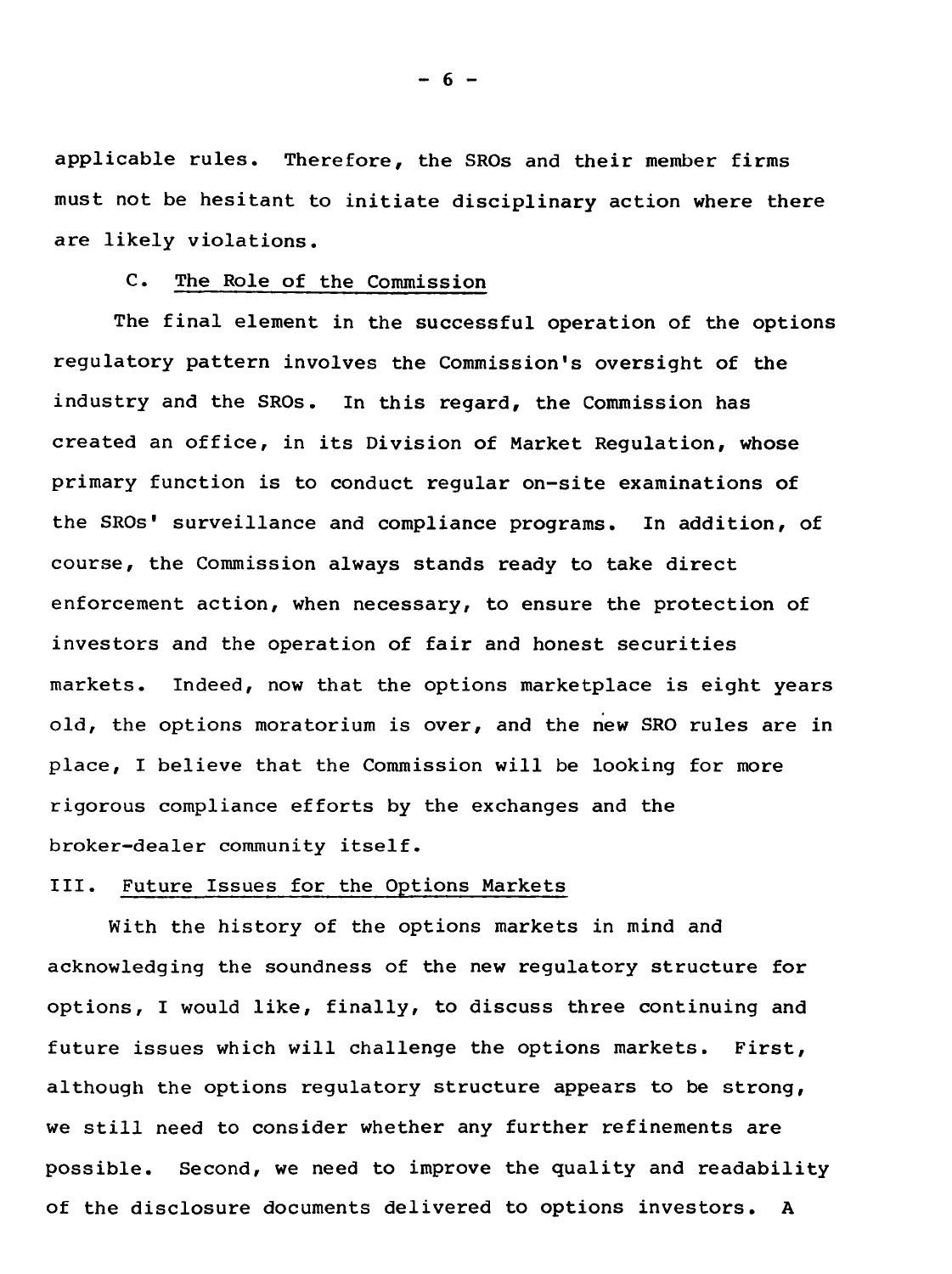technically accurate, but unreadable, disclosure document does not protect investors or provide them with the necessary information to determine whether to buy or sell options. Third, we need to move carefully to ensure that new options products are developed in a responsible manner.

#### A. Central Customer Complaint Registry

With respect to the options regulatory structure, the Commission is still considering additional measures recommended by the Options Study. One suggestion, which has attracted attention, is that the SROs establish a central information registry for customer complaints received by the self-regulatory organizations, their member firms and the Commission. The Options Study contemplated that such a registry would provide the SROs with ready access to complaint data on a timely basis. This would significantly enhance the SROs' ability to detect operational problems and selling practice abuses.

Although the self-regulatory organizations initially were in apparent agreement as to the usefulness of such a registry, they were reluctant, for legal reasons, to establish a centralized system for sharing customer complaint information without a Commission rule specifically authorizing its establishment. As a result, the Commission recently proposed a rule that would require all SROs and registered broker-dealers to forward copies of all written, securities-related customer complaints to a central registry for the maintenance of such information. It is currently contemplated that the NYSE would establish a registry

 $-7 -$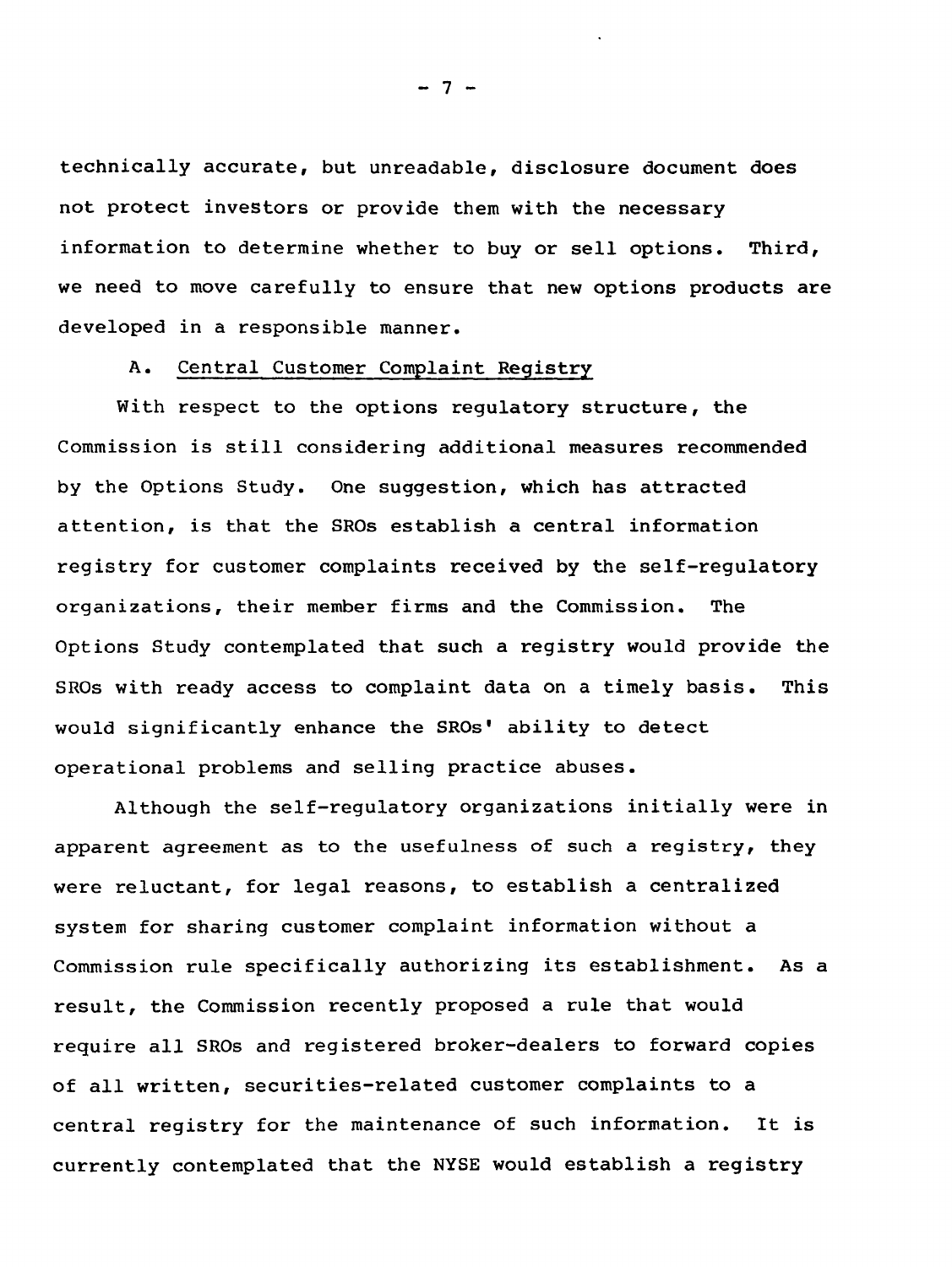for its members, while the NASD would establish a registry for the balance of the industry.

I am told that this proposal has elicited a great deal of adverse comments from many broker-dealers and exchanges. Specifically, some of them asserted that the proposal would impose new and unnecessary reporting requirements. As a preliminary matter, it appears that some of the comment letters reflect a misunderstanding of the intended scope and coverage of the proposed rule. The rule was not intended to establish the extensive, continuous reporting burden that some envision. Instead, the Commission believed that broker-dealers could comply with the rule by merely forwarding to the registry two kinds of documents. First, simple copies of customer complaints, which most broker-dealers already are required to maintain under SRO rules, and, second, a brief summary pnd no supporting documentation of the final action taken by the broker-dealer with respect to those complaints. The proposed rule is not intended to expand the duties of broker-dealers to investigate customer complaints beyond those to which they already are subject, nor would it require a broker-dealer to forward copies of internal firm correspondence regarding such complaints.

Nevertheless, the Commission takes very seriously its obligation to ensure that its regulations do not impose undue burdens on broker-dealers or the exchange community. Therefore, I will personally urge the Commission to look very closely at the proposed rule to ensure that, if adopted, it is cost-justified

 $- 8 -$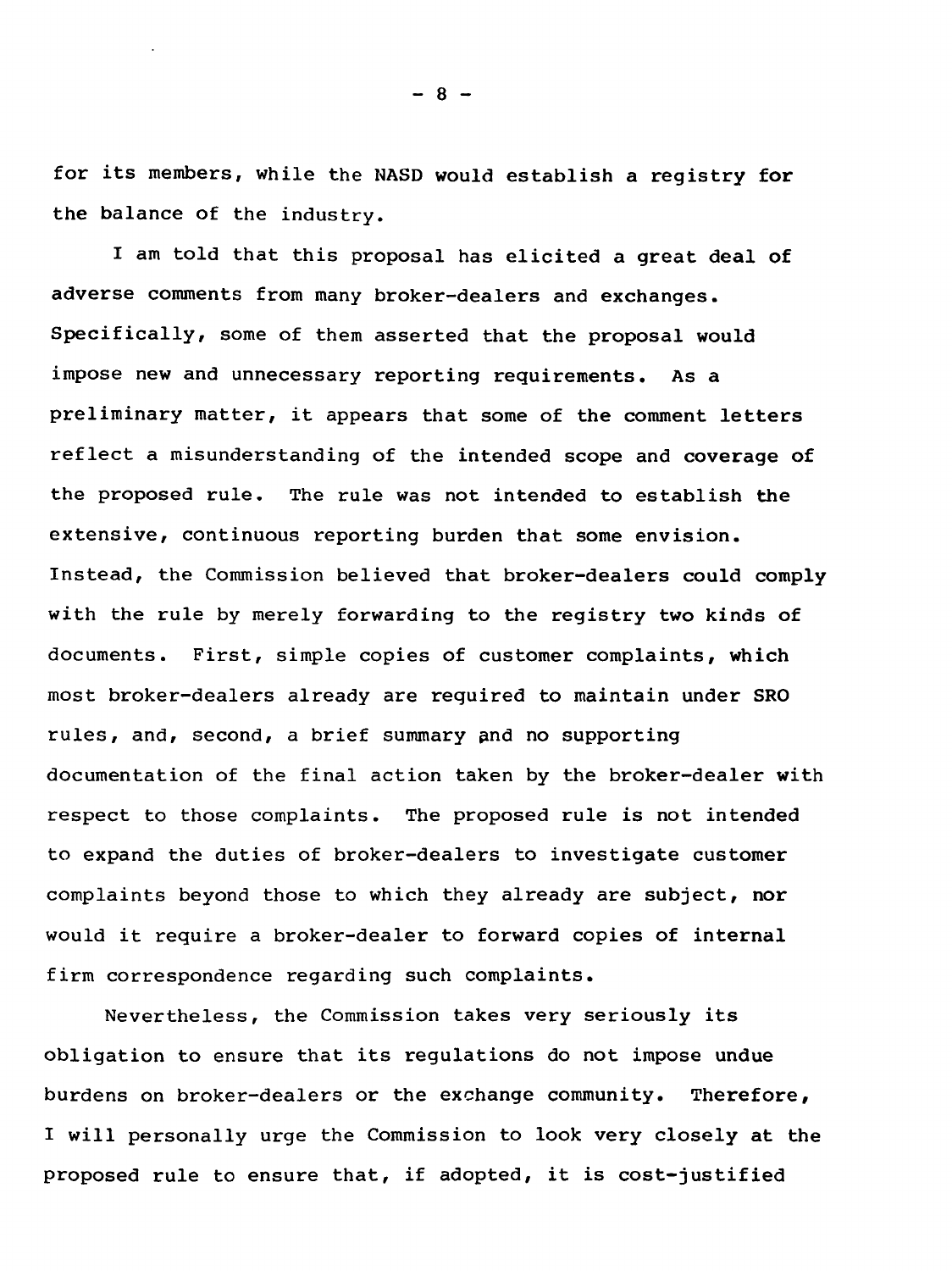and reasonably likely to fulfill its objective with only minimal intrusions on current industry practice. In this respect, I am especially concerned that the Commission, in its zeal for complete information, ought not to impose costs which, although necessary to obtain some useful information, are not necessary from the broader perspective of the entire self-regulatory system.

## B. Improving the OCC Prospectus

A traditional goal of the self-regulatory system, and the Commission's activities, has been to ensure that investors are adequately informed about the nature and risks of their investments. In this regard, another recommendation of the Options Study relates to the Options Clearing Corporation prospectus. Because the OCC issues, registers, and guarantees all listed options, an OCC prospectus is required to be delivered to every customer at or before the time his or her account is approved for listed options trading; just as if the OCC were a corporation issuing its securities to the public for the first time. The Options Study, however, found that, in its current form, the OCC prospectus is too technical and complex to meet the needs of individual investors, many of whom may lack the financial background necessary to understand the prospectus. The Options Study, therefore, concluded that information about the OCC, as the nominal issuer of all listed options, be deleted from the document. Instead, the Study suggested that investors be provided with a disclosure document that presents, in a manner

- 9 -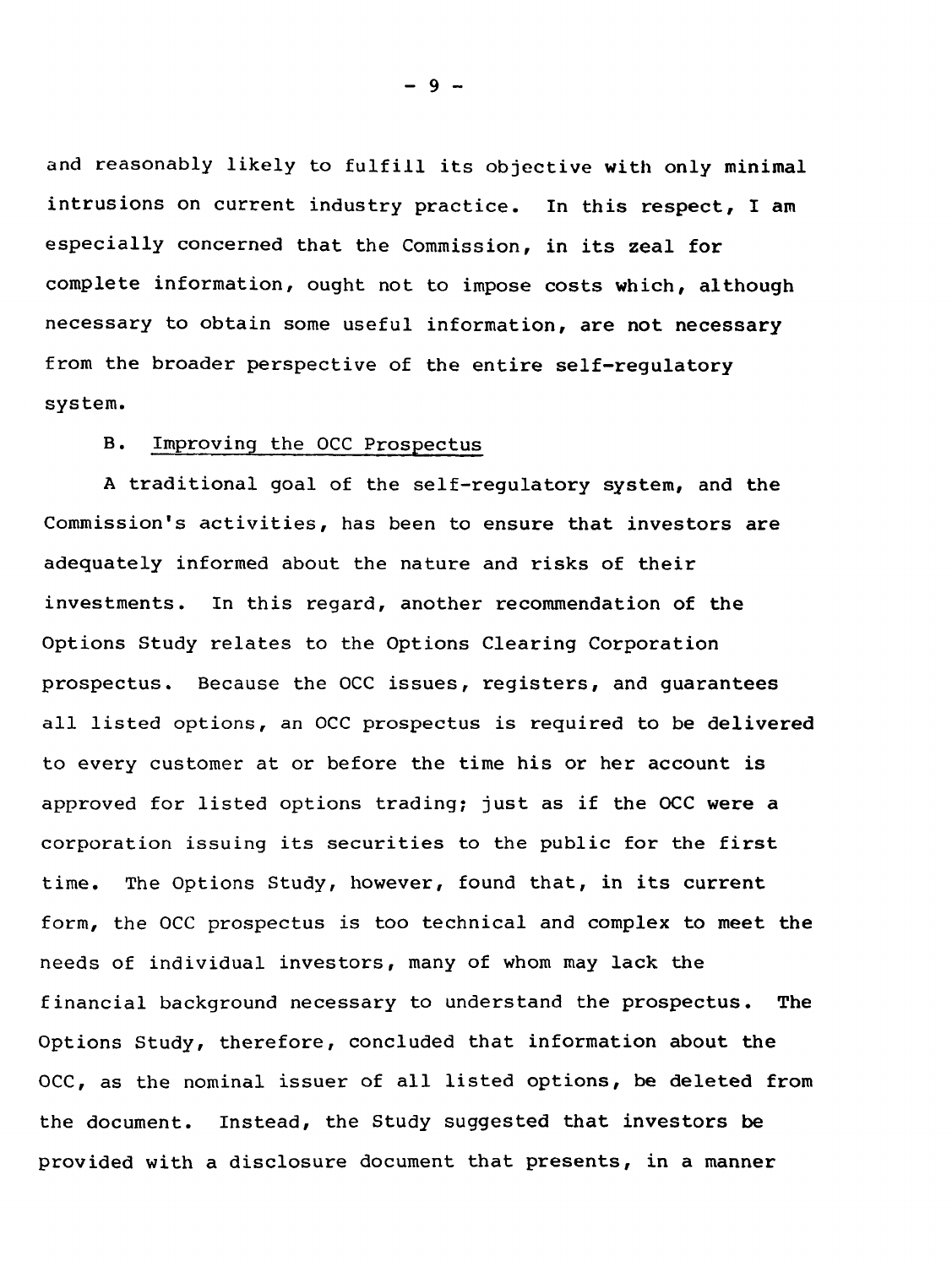understandable to a reader with no financial training, a description of the risks, uses, terms and mechanics of options and options trading, as well as a discussion of the transaction costs, margin requirements and tax consequences of options trading. The Commission staff has been working with the OCC for some time to develop such a disclosure document.

I, personally, strongly concur with the view that the current OCC prospectus is too complex to serve as the basic disclosure document for public investors and, accordingly, I fully support the efforts to create a document whose coverage, while sufficiently extensive to ensure that investors are able to make informed investment decisions, provides a more readable and understandable presentation of the subjects covered.

### C. New Products

The need for informed investors in options will be further highlighted by the development of new options products. This is one of the most significant policy areas and dilemmas currently facing the Commission. As I mentioned earlier, the Commission recently approved a proposal by the CBOE to permit the trading of standardized options on GNMA securities. These are the first options on a non-equity security ever approved by the Commission. The NYSE has filed a similar proposal, which was released for public comment on February 26, 1981. In addition, the American Stock Exchange, Chicago Board Options Exchange and the New York Stock Exchange have filed proposals to trade options on Treasury instruments. The Philadelphia Stock Exchange has proposed to

 $-10 -$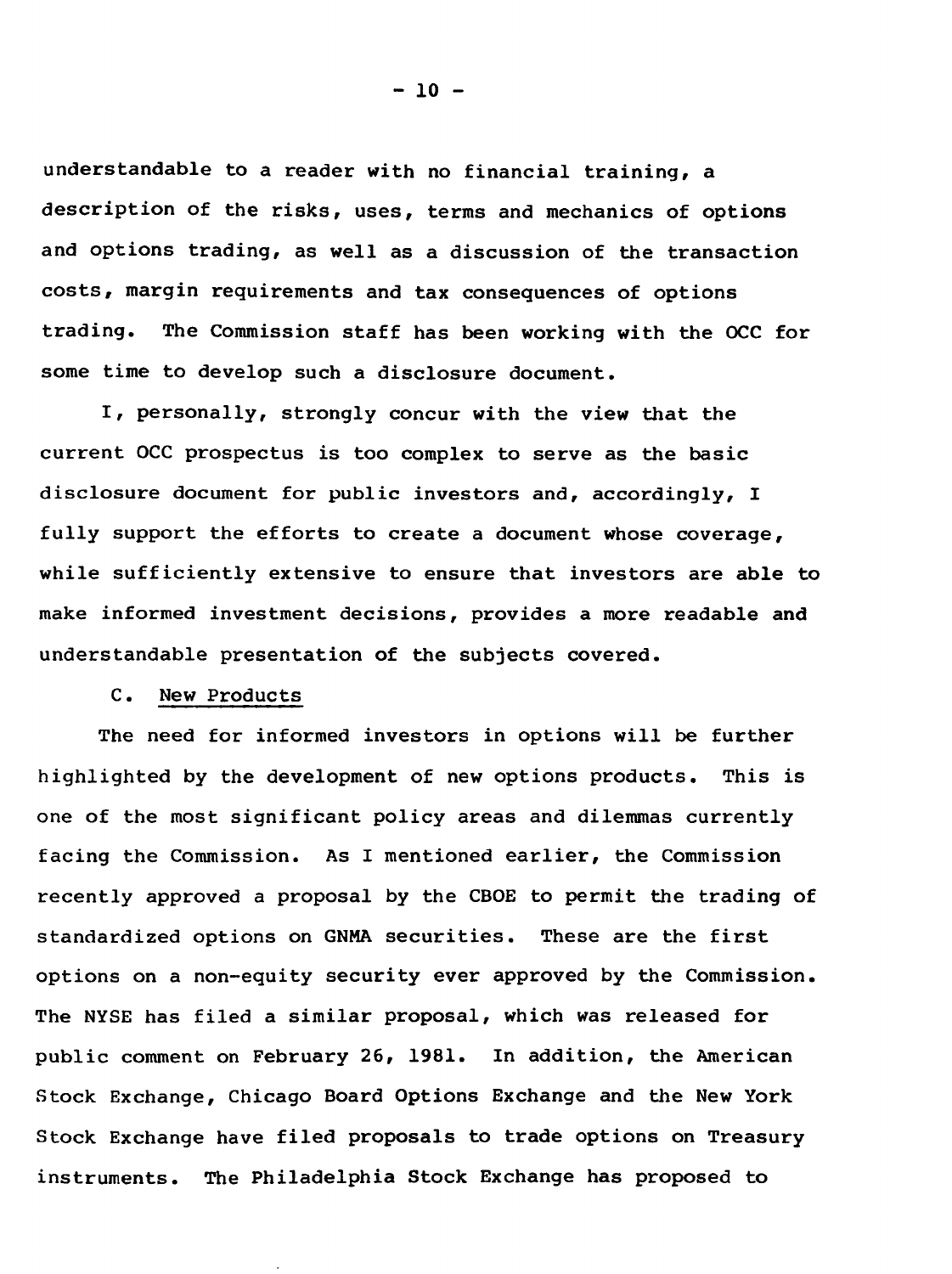trade options on five foreign currencies and the Pacific Stock Exchange has proposed to trade options on gold coins, initally the Krugerand.

Consideration of each of these extremely complex proposals in a timely fashion poses a formidable challenge to the Commission. Each proposal raises difficult and unique issues which must be thoroughly explored. While this necessarily is a time consuming process, I believe that the Commission's relatively quick resolution of the numerous difficult questions associated with the GNMA options proposal demonstrates our commitment to consider new product proposals as expeditiously as possible.

I believe that the GNMA options proposal of the CBOE is an appropriate first step in the development of exchange trading of non-equity options, particularly in view of the widespread industry and governmental support for the proposal. Specifically, both the industry representatives and other governmental agencies who commented on the proposal asserted that exchange-traded GNMA options could play a vital role in promoting the public interest by facilitating capital formation in the housing industry and by allowing GNMA to fulfill more effectively its responsibilities in connection with the housing market. I hope trading experience will prove these optimistic expectations to be justified.

Although I am still considering the specific issues, as a general matter, I believe the Commission should encourage

- 11 -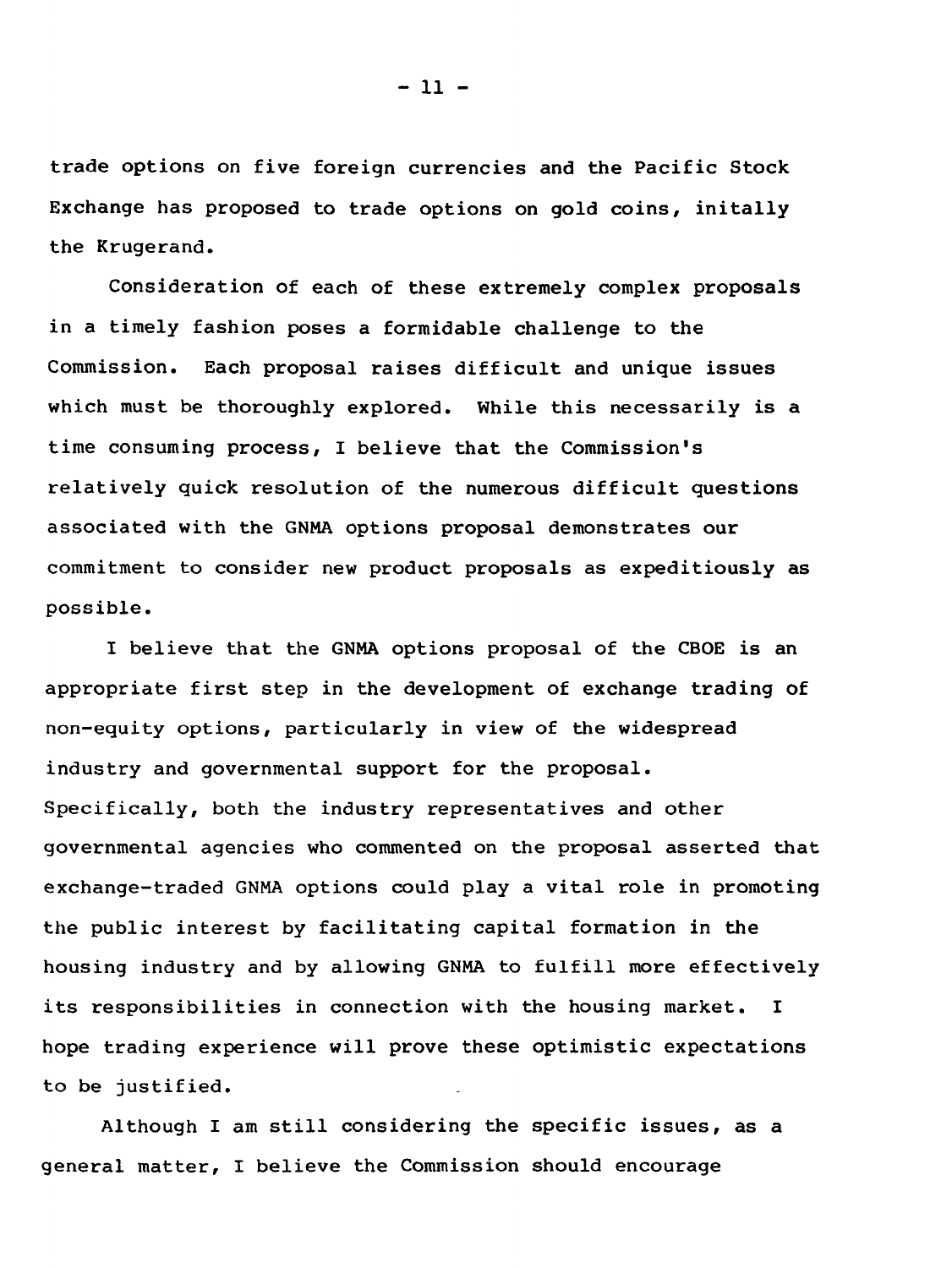experiments with new product options to the extent they serve to develop the legitimate uses of options as investment vehicles. In addition, if the proposals do not give rise to regulatory concerns, I believe that the Commission should not attempt to substitute its judgment, for that of the exchanges and ultimately the marketplace, in the development of particular contract designs for new options products.

At the same time, however, the Commission must carefully consider the consequences of each proposal. For example, we must consider what effect the creation of an options market will have on the market for the underlying instrument. In this regard, the Commission has been consulting with other interested government agencies, including the Treasury Department, the Federal Reserve Board and the Commodity Futures Trading Commission, in evaluating the new options proposals. Moreover, in light of the novel and complex nature of the proposed instruments, the Commission must take particular care to ensure that the proposals incorporate adequate investor safeguards to prevent any recurrence of the abuses that marked the early stages of listed options trading. Specifically, any new proposal must ensure that broker-dealer personnel who sell or supervise the sale of such options are properly trained and qualified and that public customers who invest in new product options are aware of the attendent risks, and are not sold options that are ursuitable in view of the customer's investment objectives and financial resources. But, in view of the industry's constructive reaction to the Options

 $-12 -$